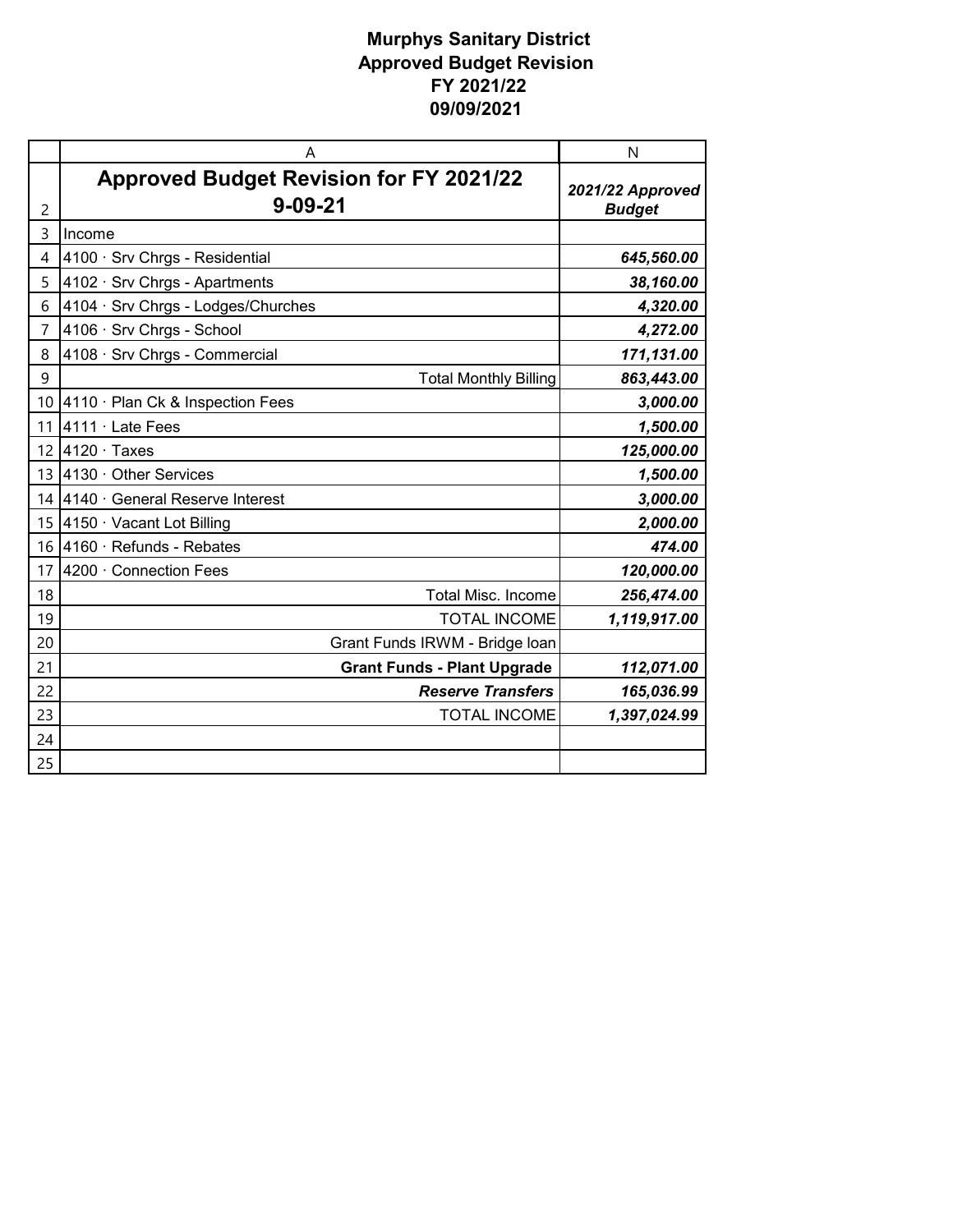|    | A                                              | N                |
|----|------------------------------------------------|------------------|
|    | <b>Approved Budget Revision for FY 2021/22</b> | 2021/22 Approved |
| 2  | $9 - 09 - 21$                                  | <b>Budget</b>    |
| 26 | Wages                                          |                  |
| 27 | 5001.00 · Wages - Operations                   | 190,541.00       |
| 28 | 5001.50 · Wages - Administration               | 126,203.53       |
| 29 | 5002.00 Overtime - Operations                  | 6,000.00         |
| 30 | 5002.50 · Overtime - Office                    | 500.00           |
| 31 | 5005.00 · On-Call Comp - Operations            | 5,200.00         |
| 32 | <b>Total Wages</b>                             | 328,444.53       |
| 33 | <b>Employee Benefits</b>                       |                  |
| 34 | 5010.00 · Health Insurance - Operations        | 81,600.00        |
| 35 | 5010.50 · Health Insurance Administration      | 26,400.00        |
| 36 | 5015.00 Accrued Vacation - Operations          | 3,622.00         |
| 37 | 5015.50 Accrued Vacation - Administration      | 1,701.00         |
| 38 | 5020.10 · CalPERS Retirement - Catch up (UAL)  | 200,000.00       |
| 39 | 5020.00 · CalPERS Retirement - Operations      | 15,522.77        |
| 40 | 5020.50 · CalPERS Retirement - Admin           | 9,586.00         |
| 41 | <b>Total Employee Benefits</b>                 | 338,431.77       |
| 42 |                                                | 666,876.30       |
| 43 | <b>PR Taxes</b>                                |                  |
| 44 | 5030.50 · FICA-Medicare                        | 29,510.69        |
| 45 | 5050.00 · State EDD - Operations               |                  |
| 46 | 5050.50 · State EDD - Administration           |                  |
| 47 | <b>Total PR Taxes</b>                          | 29,510.69        |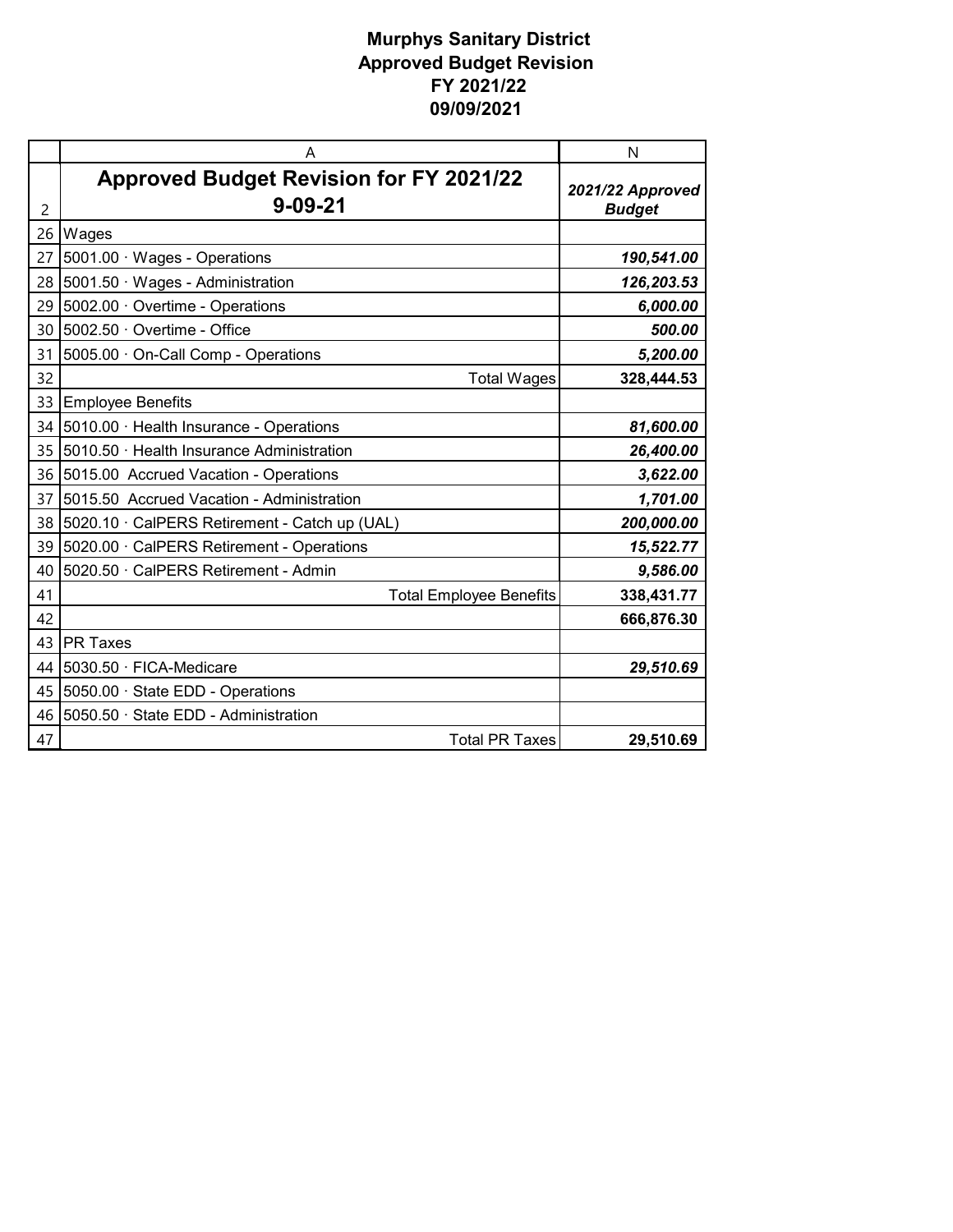|    | A                                                               | N                                 |
|----|-----------------------------------------------------------------|-----------------------------------|
| 2  | <b>Approved Budget Revision for FY 2021/22</b><br>$9 - 09 - 21$ | 2021/22 Approved<br><b>Budget</b> |
| 48 | <b>Workers' Compensation</b>                                    |                                   |
| 49 | 5040.00 · Workers' Comp - Operation                             | 31,000.00                         |
| 50 | 5040.50 · Workers' Comp - Administration                        | 1,000.00                          |
| 51 | <b>Total Workman's Comp</b>                                     | 32,000.00                         |
| 52 | <b>TOTAL EMPLOYEE</b>                                           | 728,386.99                        |
| 53 | <b>OPERATIONS - Maint &amp; Repairs - Other</b>                 |                                   |
| 54 | 6001.10 $\cdot$ R&M - Collection                                | 3,000.00                          |
| 55 | 6001.20 · R&M - Treatment                                       | 3,000.00                          |
| 56 | $6002.40 \cdot R$ &M - Truck                                    | 4,000.00                          |
| 57 | 6003.40 · R&M - Tractor                                         | 1,000.00                          |
| 58 | 6004.40 · R&M -Trailer pump                                     | 500.00                            |
| 59 | 6005.40 · R&M - Hydro Equipment                                 | 1,000.00                          |
| 60 | 6006.40 · R&M - Sml Tools & Equipment                           | 1,000.00                          |
| 61 | Total Maint & Repairs - Other                                   | 13,500.00                         |
| 62 | <b>OPERATIONS - Supplies</b>                                    |                                   |
| 63 | 6010.10 · Equipment Rental - Collections                        |                                   |
| 64 | 6010.00 · Equipment Rental                                      | 350.00                            |
| 65 | $6011.00 \cdot$ Gas-Oil-Fuel                                    | 8,000.00                          |
| 66 | 6011.40 · Gas-Oil-Fuel - Equipment                              |                                   |
| 67 | 6012.10 · Supplies - Collection                                 | 1,500.00                          |
| 68 |                                                                 |                                   |
| 69 | 6012.20 · Supplies - Treatment                                  | 35,000.00                         |
| 70 | 6013.00 · Safety Supplies -                                     | 1,000.00                          |
| 71 | 6013.20 · Safety Supplies - Treatment                           |                                   |
| 72 | 6014.00 CIP Equipment Replacement                               | 7,000.00                          |
| 73 | $6015.00 \cdot$ Uniforms                                        | 4,000.00                          |
| 74 | <b>Total Supplies</b>                                           | 56,850.00                         |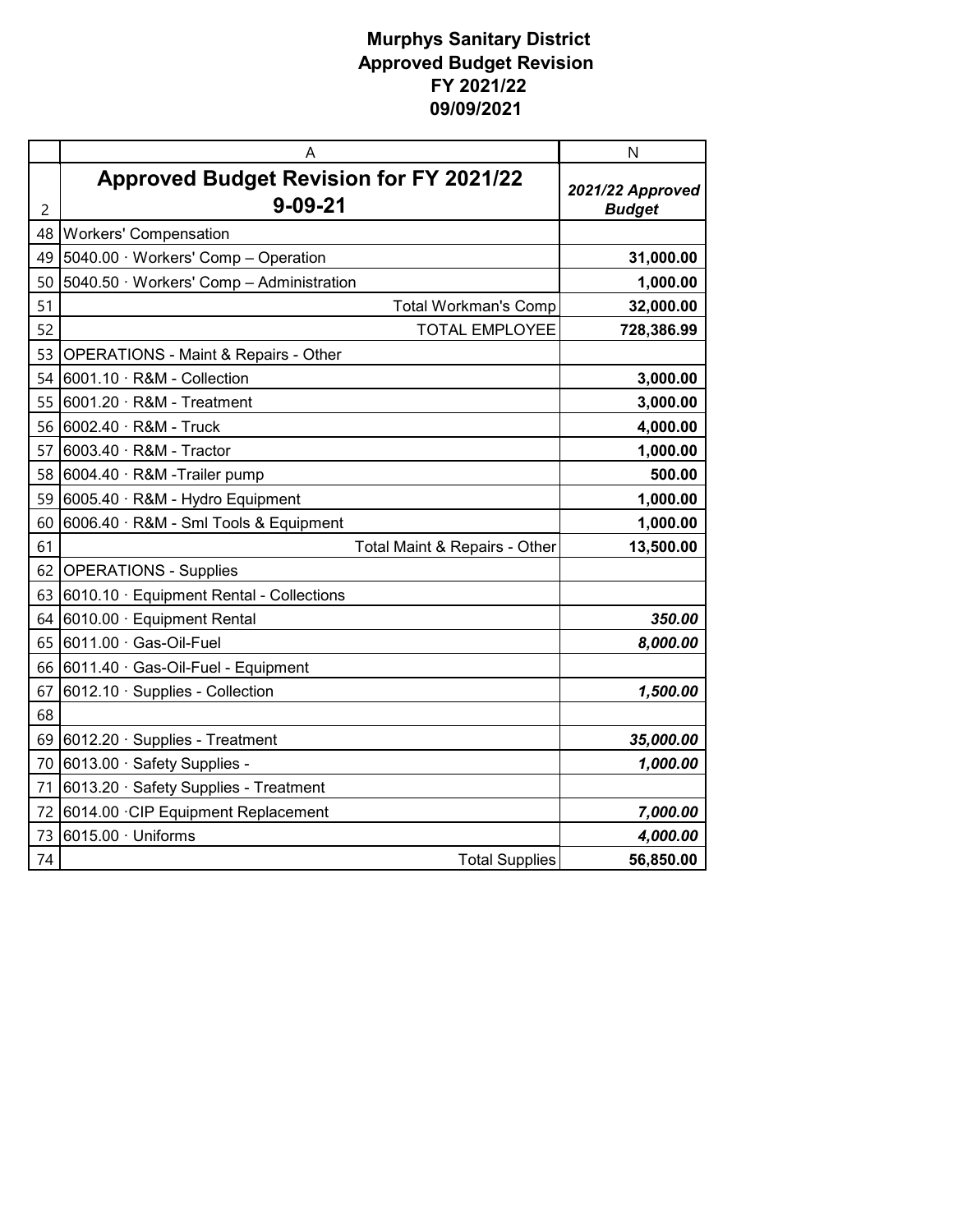|    | Α                                                               | N                                 |
|----|-----------------------------------------------------------------|-----------------------------------|
| 2  | <b>Approved Budget Revision for FY 2021/22</b><br>$9 - 09 - 21$ | 2021/22 Approved<br><b>Budget</b> |
| 75 | <b>OPERATIONS - Utilities</b>                                   |                                   |
| 76 | 6021.10 $\cdot$ Electric - Water                                | 12,000.00                         |
| 77 | 6021.20 · Electric - Water - Dumpster                           | 26,000.00                         |
| 78 |                                                                 |                                   |
| 79 | 6022.00 · Telephone - Cell - Internet                           | 8,000.00                          |
| 80 | <b>Total Utilities</b>                                          | 46,000.00                         |
| 81 | <b>OPERATIONS - Other</b>                                       |                                   |
| 82 | 6031.20 · Education Operations                                  | 3,000.00                          |
| 83 | 6032.20 $\cdot$ Research - Monitoring                           | 24,000.00                         |
| 84 | 6033.00 · Answering Service                                     | 3,036.00                          |
| 85 | 6034.00 · Alarm\Security                                        | 6,881.00                          |
| 86 | 6036.20 · Bio solids Management                                 |                                   |
| 87 | <b>Total Other</b>                                              | 36,917.00                         |
| 88 | <b>ADMINISTRATION - Rents - Leases</b>                          |                                   |
| 89 | 7050.10 · Rents & Leases - Collection                           | 720.00                            |
| 90 | 7050.50 · Rents & Leases                                        | 7,800.00                          |
| 91 | <b>Total Rents - Leases</b>                                     | 8,520.00                          |
| 92 | <b>ADMINISTRATIVE - Supplies</b>                                |                                   |
| 93 | 7011.00 Office Supplies - Operations                            | 2,000.00                          |
| 94 | 7011.50 · Office Supplies - Admin                               | 4,000.00                          |
| 95 | 7012.50 $\cdot$ Postage                                         | 3,300.00                          |
| 96 | 7013.50 · Printing - Customer Outreach                          | 200.00                            |
| 97 | 7014.00 · Publications - Operations                             | 200.00                            |
| 98 | 7015.50 · Office Equipment -                                    | 3,000.00                          |
| 99 | <b>Total Supplies</b>                                           | 12,700.00                         |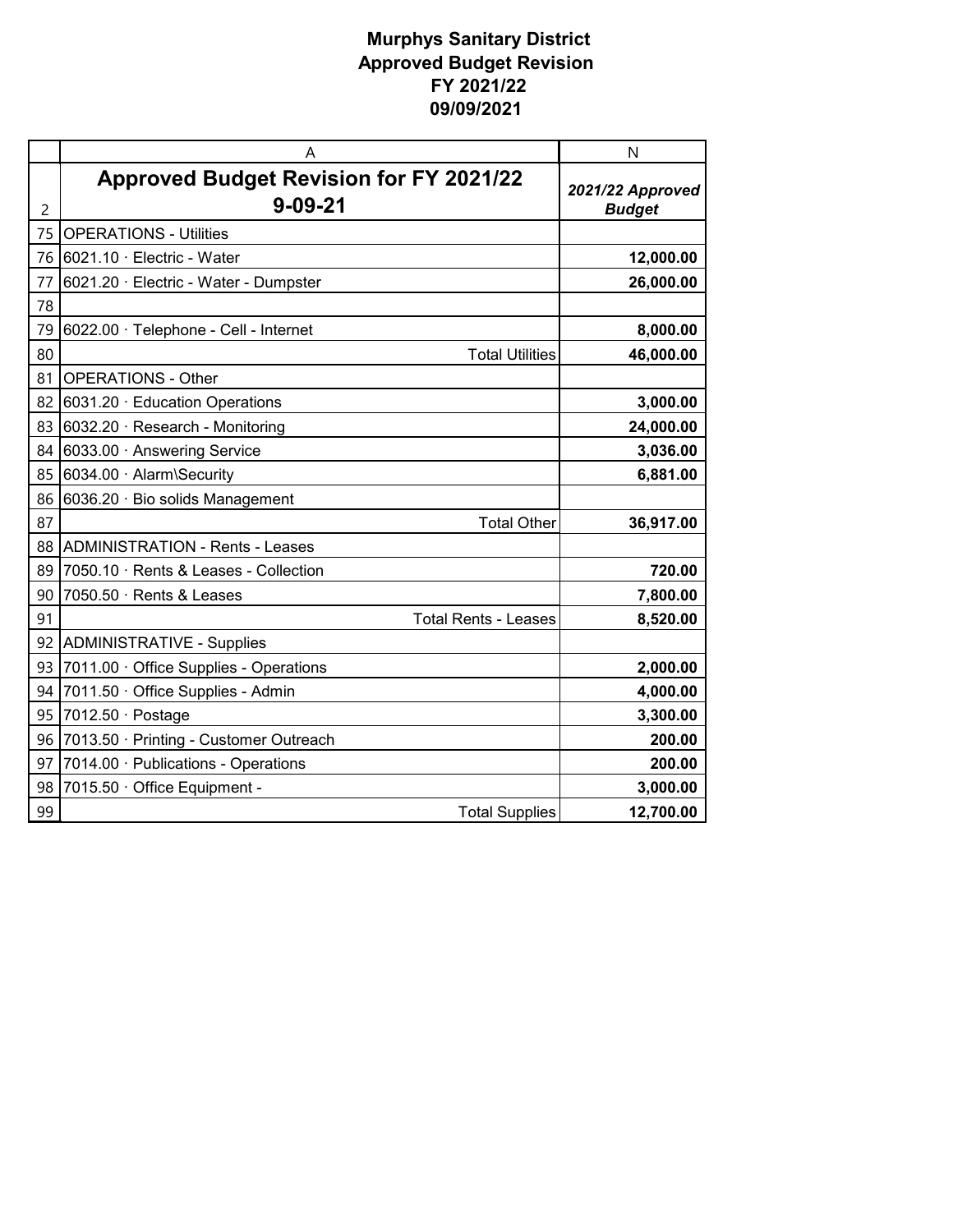|                | A                                                               | N                                 |
|----------------|-----------------------------------------------------------------|-----------------------------------|
| $\overline{2}$ | <b>Approved Budget Revision for FY 2021/22</b><br>$9 - 09 - 21$ | 2021/22 Approved<br><b>Budget</b> |
|                | 100 ADMINISTRATIVE - Utilities                                  |                                   |
|                | 101 7021.50 · Electric - Water                                  | 1,700.00                          |
| 102            | 7022.50 · Telephone-Internet Access                             | 2,500.00                          |
| 103            | <b>Total Utilities</b>                                          | 4,200.00                          |
|                | 104 ADMINISTRATIVE - Other                                      |                                   |
|                | 105 7030.50 · Bank Charges - Vanco Fees                         | 1,100.00                          |
|                | 106 7031.50 · County Lien Costs - Mileage                       | 500.00                            |
|                | 107 7031.50 · County Lien Costs - Mileage                       |                                   |
|                | 108 7032.50 · Interest Expense                                  |                                   |
|                | 109 7034.50 $\cdot$ Education                                   | 3,000.00                          |
|                |                                                                 |                                   |
|                | 110 7035.50 $\cdot$ Memberships                                 | 9,800.00                          |
|                | 111 Grant Expenses - Force Main                                 | 25,000.00                         |
| 112            | <b>Total Other</b>                                              | 39,400.00                         |
|                | 113 ADMINISTRATIVE - Insurance                                  |                                   |
|                | 114 7040.50 · Liability Ins                                     | 27,030.00                         |
| 115            | <b>Total Insurance</b>                                          | 27,030.00                         |
|                | 116 ADMINISTRATIVE - Professional                               |                                   |
|                | 117 7054.50 · Professional-Office Cleaning                      | 720.00                            |
|                | 118 7053.50 · Professional-Accounting                           | 8,500.00                          |
|                | 119 7051.50 · Professional-Legal                                | 4,780.00                          |
|                | 120 7052.50 · Board Expenses                                    | 10,950.00                         |
| 121            | <b>Total Professional</b>                                       | 24,950.00                         |
|                | 122 ADMINISTRATIVE - License - Permits                          |                                   |
|                | $123$ 7070.00 $\cdot$ State Permits                             | 31,000.00                         |
|                | 124 7071.20 · Plan Check Permits                                | 3,000.00                          |
| 125            | <b>Total License Permits</b>                                    | 34,000.00                         |